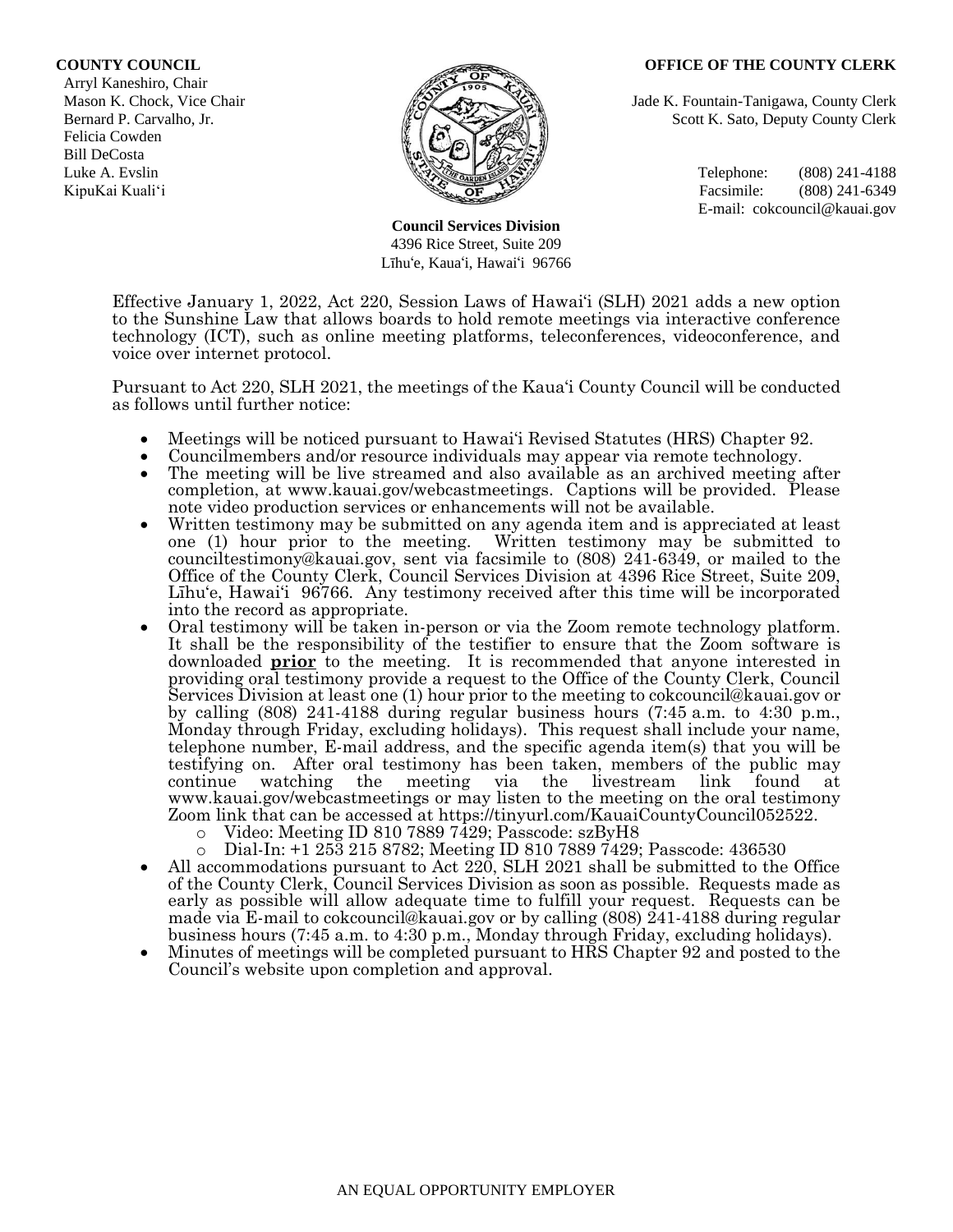## **COMMITTEE MEETING NOTICE AND AGENDA WEDNESDAY, MAY 25, 2022 8:30 A.M. OR SOON THEREAFTER** COUNCIL CHAMBERS

HISTORIC COUNTY BUILDING 4396 RICE STREET, SUITE 201 LĪHU'E, KAUA'I, HAWAI'I 96766

## **A. COMMITTEE OF THE WHOLE**

- 1. [COW 2022-02](https://kauai.granicus.com/MetaViewer.php?meta_id=160399) Communication (05/16/2022) from Committee Chair Kaneshiro transmitting the proposed increases to, deductions from, and other proposed amendments (plus/minus sheets) to the Mayor's Fiscal Year 2022-2023 Annual Operating and Capital Improvement Projects Budgets.
- 2. [Resolution No. 2022-10](https://kauai.granicus.com/MetaViewer.php?meta_id=160401) RESOLUTION ESTABLISHING THE REAL PROPERTY TAX RATES FOR THE FISCAL YEAR JULY 1, 2022 TO JUNE 30, 2023 FOR THE COUNTY OF KAUA'I *(Public Hearing held on May 11, 2022)*
- 3. [Bill No. 2851](https://kauai.granicus.com/MetaViewer.php?meta_id=160403) A BILL FOR AN ORDINANCE RELATING TO THE OPERATING BUDGET AND FINANCING THEREOF FOR THE FISCAL YEAR JULY 1, 2022 TO JUNE 30, 2023 *(Fiscal Year 2022-2023 Operating Budget) (Public Hearing held on May 11, 2022)*
- 4. [Bill No. 2852](https://kauai.granicus.com/MetaViewer.php?meta_id=160405) A BILL FOR AN ORDINANCE RELATING TO CAPITAL IMPROVEMENTS AND FINANCING THEREOF FOR THE FISCAL YEAR JULY 1, 2022 TO JUNE 30, 2023 *(Fiscal Year 2022-2023 CIP Budget) (Public Hearing held on May 11, 2022)*

B. EXECUTIVE SESSION: *Pursuant to Hawai'i Revised Statutes (HRS) §92-7(a), the Council may, when deemed necessary, hold an Executive Session on any agenda item without written public notice if the Executive Session was not anticipated in advance. Any such Executive Session shall be held pursuant to HRS §92-4 and shall be limited to those items described in HRS §92-5(a). (Confidential reports on file at the Office of the County Attorney and/or the Office of the County Clerk. Discussions held in Executive Session are closed to the public.)*